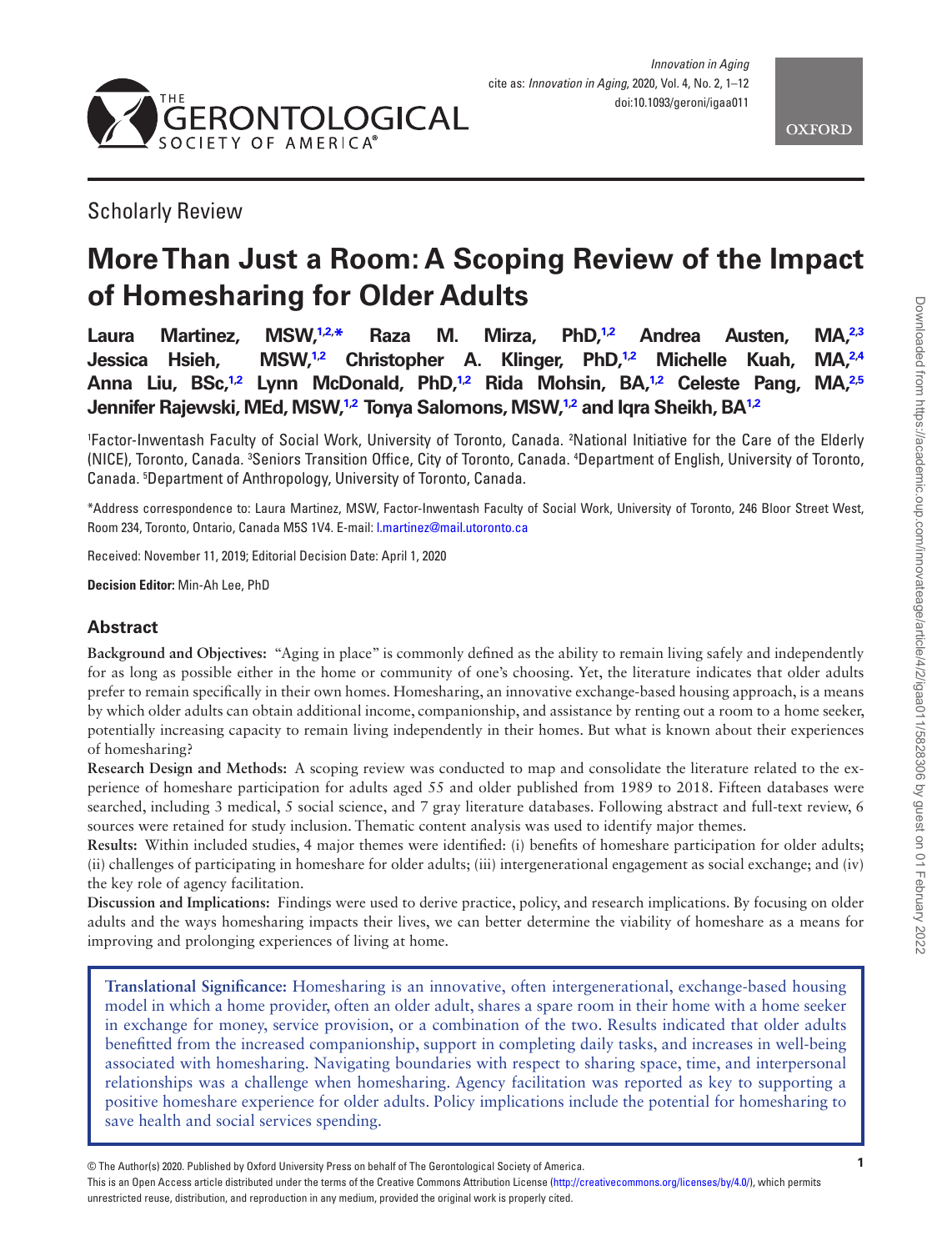L

The home carries particular psychosocial and material significance in later life. Psychological attachment to home increases with age and length of time in residence, with many older adults feeling strongly about staying in their home. Research by [Després and Lord \(2005\)](#page-10-0) on the meaning and experience of home found that older adult respondents viewed the home as a locus of physical and psychological security, an indicator of social status, a venue for social engagement, a place where mobility is practiced, a central hub of day-to-day life, and a site of familiarity, attachment, and memory. Experiencing *home* may be integral to family tradition, where the physical space of the home represents an accumulation of special moments and memories [\(O'Bryant & Wolf, 1983](#page-11-0)). Additionally, the home can represent a major financial resource for many older adults due to the proportionally high rate of homeownership and low rate of mortgage debt among this population [\(Danigelis](#page-10-1)  [& Fengler, 1990](#page-10-1)). According to [Statistics Canada \(2017b\),](#page-11-1) 76.3% of individuals aged 55–64 own their home. Among households with a homeowner aged 60–69, 74% were mortgage-free; among households with an owner aged 70 and older, roughly 90% are mortgage-free [\(Brown, Hou, &](#page-10-2)  [Lafrance, 2010](#page-10-2)). However, housing may become unsafe and financially burdensome for property-rich, cash-poor older adults who struggle with the maintenance of their homes and the costs associated with repairs and upkeep, accessibility barriers with respect to mobility within their home, or social isolation or loneliness [\(Employment and Social](#page-11-2)  [Development Canada, 2019;](#page-11-2) [National Seniors Council,](#page-11-3)  [2014](#page-11-3)).

#### Aging in Place

In a recent survey conducted by the Canada Mortgage and Housing Corporation [\(CMHC, 2008](#page-10-3)), more than 85% of those aged 55 and older reported that they intended to continue living in their current home, or "age in place" for as long as possible, irrespective of changes in their health. A much-cited 2014 AARP survey found that 88% of respondents over the age of 65 in the United States endorsed a desire to remain in their residence for as long as possible ([Barrett, 2014,](#page-10-4) p.4). Similarly, a 2015 survey from the United Kingdom indicated that 80% of older homeowners prefer to remain in their current home (Lloyd [& Parry, 2015\)](#page-11-4).

As part of a growing movement and as it is understood, aging in place highlights "having the health and social supports and services you need to live safely and independently in your home or your community for as long as you wish and are able" ([Social Development Canada, 2016,](#page-11-5) p. 2). Although the concept of aging in place should be understood as encompassing both the home and its surrounding dwelling and community ([Wiles, Leibing, Guberman, Reeve,](#page-11-6)  [& Allen, 2012\)](#page-11-6), studies showed that older adults prefer to

remain in their current homes specifically ([Bayer & Harper,](#page-10-5)  [2000;](#page-10-5) [CMHC, 2008](#page-10-3)).

Aging in place allows older adults to remain independent, autonomous, and connected to their social network ([Callahan, 1993;](#page-10-6) [Keeling, 1999\)](#page-11-7). However, as individuals experience losses related to the aging process, such as a decline in mobility, health status, income, and available social supports, the capacity to live safely and independently becomes increasingly limited [\(Danigelis & Fengler, 1990](#page-10-1)). When environmental demands exceed an individual's capacity to meet them, they are said to experience "environmental pressures" [\(Lawton, 1980](#page-11-8), p. 13). Without access to appropriate supports and services to help meet their increased needs and relieve environmental pressure, such as assistance with meal preparation, housekeeping, or with shopping and errands, older adults were left with few options and may face inappropriate institutionalization ([Rekart & Trevelyan, 1990\)](#page-11-9). In this sense, aging in place presents the challenge of how to ensure that older adults are not merely *staying* in their homes, but rather, are able to remain safe, autonomous, and socially engaged.

# Homeshare: An Alternative Living Arrangement Supporting Aging in Place

While the preference of older adults is to remain in their homes ([CMHC, 2008](#page-10-3)) when their ability to remain there becomes compromised, other options must be made available. As there are fiscal and ethical concerns due to the high cost of long-term care and the risk of premature institutionalization for older populations ([Rekart & Trevelyan, 1990](#page-11-9)), various alternative housing initiatives have been developed to prolong independence and to support aging in place. One such initiative is homesharing: "a living arrangement in which unrelated people, not necessarily seniors, occupy a single dwelling, sharing common areas such as a kitchen, bathroom, and living room, but each maintaining a private space as well" ([Gutman, Doyle, Melliship, & Baldwin,](#page-11-10)  [1989\)](#page-11-10).

Whereas boarding arrangements of this nature have existed throughout history, the use of formal programs to arrange homesharing matches as a means of providing older adults with the necessary income, companionship, and assistance with activities of living independently necessary for them to remain in their home has only existed in Canada since 1980 [\(Johnstone, 2001](#page-11-11)), and in the United States since the 1970s ([Gutman et al., 1989\)](#page-11-10). According to [HomeShare International \(n.d.](#page-11-12)), the first homesharing program was adopted in 1991 in Spain, 1992 in Germany, and 1993 in the United Kingdom and, as of April 2017, there are formal homesharing programs in 16 countries across the globe, including Australia, North America (Canada, United States), across Europe (Austria, Belgium, France,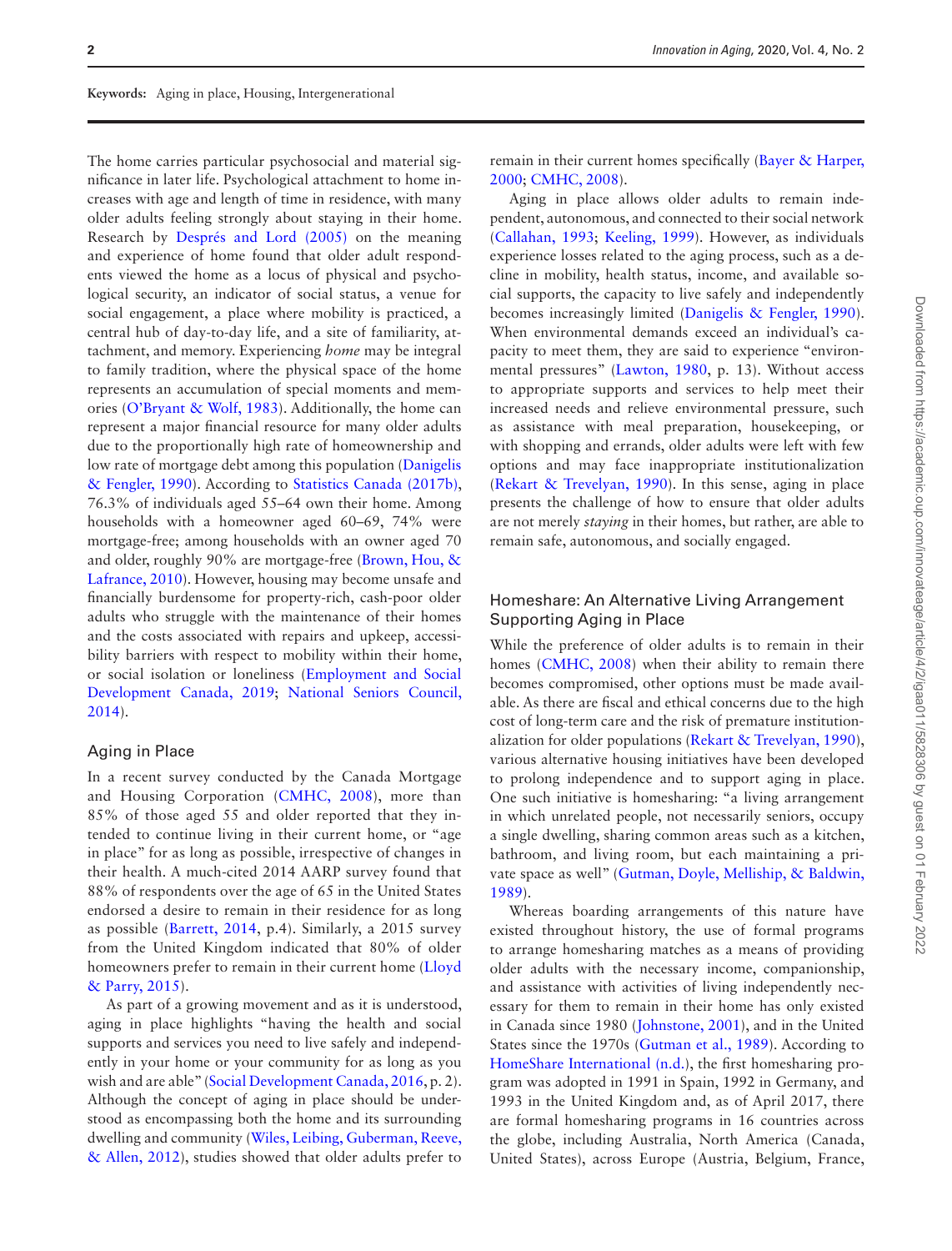Germany, Republic of Ireland, Italy, Spain, Switzerland, and the United Kingdom), and in Asia (Korea and Japan), commonly involving the matching of older home providers with younger home seekers.

Beyond the simple sharing of space, homesharing is transactional, operating on principles of social exchange ([Danigelis & Fengler, 1990](#page-10-1)) between the matched participants ("homesharers"), recognizing that each participant has both needs *and* something to offer. An exchange agreement between homesharers outlines the conditions of the homeshare arrangement, usually involving a person agreeing to provide shelter ("home provider") to a person seeking to move into the home ("home seeker") in exchange for money, service provision, or a combination of the two ([Gutman et al., 1989](#page-11-10)). Research indicates that older adults are primarily motivated to participate in homeshare for companionship, financial assistance, help with household tasks, and increased sense of security [\(Danigelis & Fengler,](#page-10-7)  [1991](#page-10-7); [Gutman et al., 1989;](#page-11-10) [Howe, 1985](#page-11-13); [Jaffe, 1989a](#page-11-14)).

The literature commonly refers to [Schreter's \(1986\)](#page-11-15) typology of homeshare: (i) self-initiated or naturally occurring, involving homesharing agreements initiated privately by participants without third-party involvement; (ii) agency-sponsored, whereby organizations purchase or build a home and recruit participants to cohabitate there; and (iii) agency-assisted homeshare, where an organization, often nonprofit, facilitates the homesharing process ([Gutman et al., 1989;](#page-11-10) [Johnstone, 2001](#page-11-11)). However, the level of support and oversight on the part of the agency can vary considerably: in some cases, agency facilitation may be limited to maintaining a housing registry and providing contact information to prospective homesharers, while tasking the homesharers themselves with creating and maintaining a match (referred to as a "referral model"); in other cases, dedicated homeshare program staff will provide extensive facilitation (hereupon referred to as the "facilitated model"), often including prescreening and matching participants, follow-up, mediation, and termination services ([Gutman et al., 1989](#page-11-10)).

Homeshare is simply one option of many communal living options. Resident-managed elder intentional neighborhoods, co-housing, Elder Cottage Housing Opportunities, and "granny flats" are shared housing arrangements with many of the same aims and potential benefits of homeshare: prolonging independence, increasing social engagement, supporting autonomy, and ultimately enabling older adults to remain in the community (Jaffe  $\&$ [Howe, 1988\)](#page-11-16). However, with the exception of the agencysponsored model, homesharing does not necessitate the building of new infrastructure, housing developments, or additions to the home, making homesharing the least costly alternative. Most importantly, homesharing is unique among other community-based shared housing options insofar as it does not require a participant to move out of their home, therefore supporting their preferences and right to autonomy [\(Jaffe & Howe, 1988\)](#page-11-16). Homeshare is

singular in its potential to empower older adults to obtain the social supports and supplemental income they need to increase their capacity to cope with the demands of their environment—to live where they want to live—by creating a means for them to leverage a resource they already have: their home [\(Danigelis & Fengler, 1990\)](#page-10-1).

With the exception of research by Danigelis and Fengler [\(1990](#page-10-1), [1991\)](#page-10-7), [Jaffe \(1989a,](#page-11-14) [1989b\)](#page-11-17), and [Sánchez, García,](#page-11-18)  [Díaz, and Duaigües \(2011\),](#page-11-18) evaluations of homeshare programs in relation to their impacts on the lives of older adults are scarce. However, existing research suggests that older participants are broadly satisfied with their homeshare experiences ([Howe, 1985](#page-11-13); [Rekart & Trevelyan, 1990](#page-11-9)). Surveys conducted by [Altus and Mathews \(2000\)](#page-10-8) found that more than half of home providers aged 50 and older reported feeling safer, happier, and less lonely as a result of participating in intergenerational homeshare. However, much of the literature on homeshare is process-oriented, describing homeshare program design and implementation, best practices, and client demographic information (e.g., [Gutman et al., 1989](#page-11-10); [Pritchard & Perkocha, 1989](#page-11-19); [Robins & Howe, 1989](#page-11-20)). Although this work is inarguably necessary and valuable, there is little research examining the specific ways in which these programs impact the lives of those for whom they were designed to benefit.

In order to identify and address gaps in knowledge, a comprehensive scoping review was undertaken to explore the current state of evidence and research on the impacts associated with participation in homeshare for older adult populations. This review seeks to describe and synthesize the existing literature in this area and to identify current best practices and interventions. Taken together, findings were used to derive implications for practice, policy, and areas for future inquiry.

#### **Method**

A scoping review methodology was chosen because its framework serves to map the literature, to examine and summarize the nature of research being conducted, to disseminate findings, and to identify gaps in the existing literature [\(Arksey & O'Malley, 2005\)](#page-10-9), and to position the knowledge available within a context of research, policy, and practice implications ([Arksey & O'Malley, 2005](#page-10-9); [Levac,](#page-11-21)  [Colquhoun, & O'Brien, 2010\)](#page-11-21). This review was conducted following the six-stage framework for scoping reviews as outlined by [Levac and colleagues \(2010\):](#page-11-21) (i) identifying the research question; (ii) identifying relevant studies; (iii) study selection; (iv) charting the data; (v) collating, summarizing, and reporting results; and (vi) expert consultation. The research question of our scoping review was: *"What is known about the impacts associated with participation in homesharing for older adults aged 55 and older?"* The following subquestions were also identified: (i) What is known about the benefits and challenges of engaging in homeshare for an older adult population? (ii) What is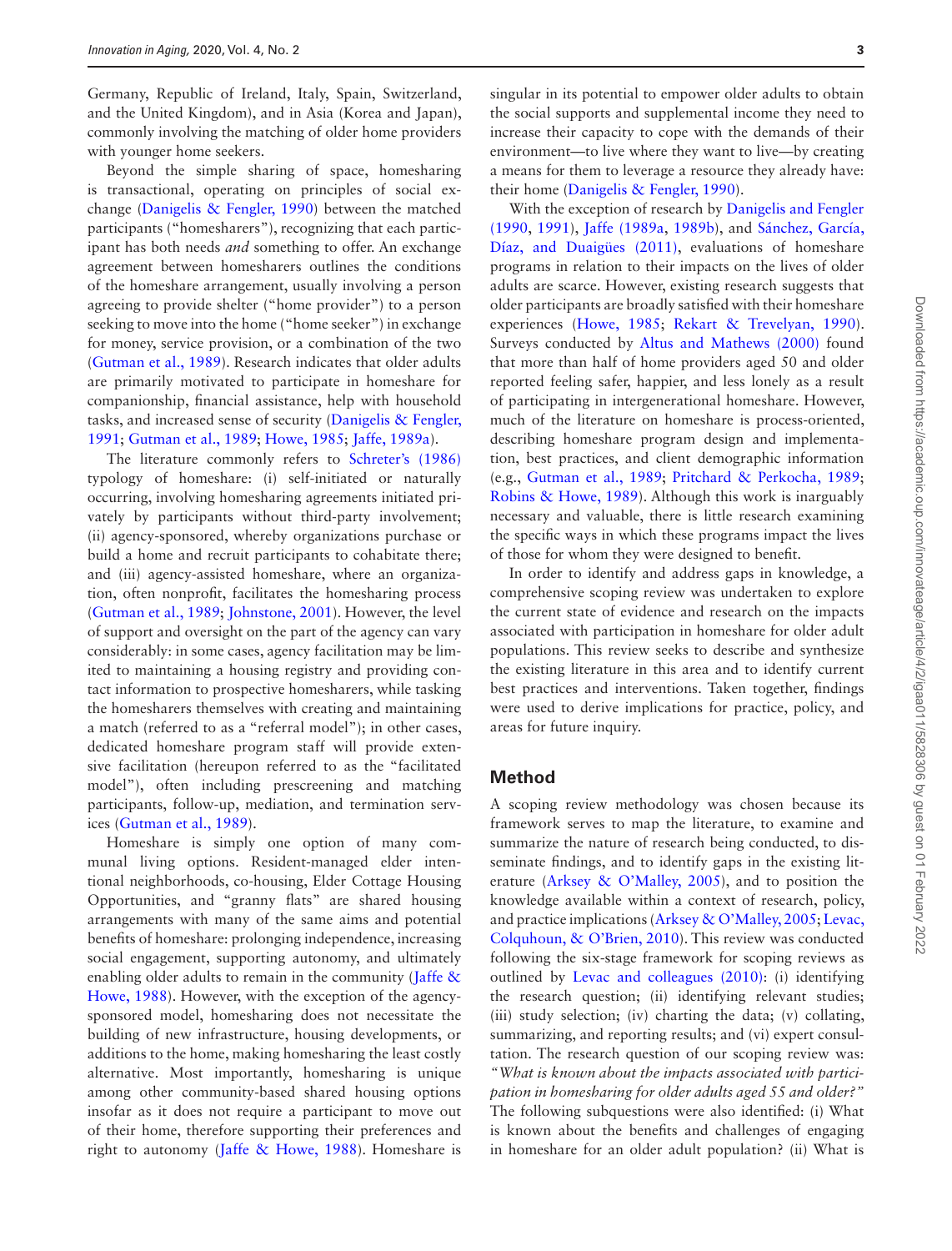known about the factors supporting or inhibiting positive experiences of homesharing for older adults? (iii) What are the implications for policy and practice? (iv) What are the gaps in existing research and implications for future research?

# Eligibility Criteria

An important methodological consideration in this review was the range of possible models of homeshare ([Gutman](#page-11-10)  [et al., 1989\)](#page-11-10), as well as considerable conceptual overlap between formal homesharing initiatives, informal shared living arrangements (such as an older adult living with a family member), and other community-based shared housing arrangements in terms of being predicated on the sharing of space between unrelated participants as per the definition by [Gutman and colleagues \(1989\)](#page-11-10), an element of exchange or mutual support, and with the aim of prolonging independence. As such, several search terms related to homeshare and shared housing were included in the search strategy to capture the literature on homesharing in accordance with our working definition ([Table 1](#page-3-0)). Additionally, in order to capture all available findings related to outcomes of homesharing, we did not delineate or search for specific outcomes or impacts of homesharing within our search strategy, as a preliminary search revealed that this narrowed results considerably and would have excluded unanticipated outcomes and impacts. The search terms and subject headings used for the search strategy were identified by conducting a preliminary literature review and finalized through expert consultation from a University of Toronto librarian. Sources were eligible for inclusion if the concept of homeshare was (i) addressed as per the definition by [Gutman and colleagues \(1989\),](#page-11-10) (ii) homeshare home providers were at least 55 years of age and older, and (iii) an evidence-based impact of participating in homeshare for our target population was discussed. Exclusion criteria consisted of (i) non-English language sources, (ii) sources whereby the participants did not meet our age criteria, (iii) sources pertaining to housing arrangements that did not fit our working definition of homeshare as per [Gutman and](#page-11-10)  [colleagues](#page-11-10) ([1989](#page-11-10) p. 1), (iv) sources that did not include an evidence-based impact of homesharing, and sources published prior to 1989, as fundamental works by [Gutman](#page-11-10) 

[and colleagues \(1989\)](#page-11-10) synthesized the relevant literature prior to that year.

#### Search Strategy

A computerized search of the literature was conducted between October and December 2018. A total of 15 electronic databases were searched, including eight major academic medical and social sciences databases: AgeLine, Applied Social Sciences Index and Abstracts (ASSIA), CINAHL, Medline, PsycINFO, Social Services Abstracts, Social Work Abstracts, and Sociological Abstracts. Seven gray literature databases were searched for governmental and institutional publications, program evaluations, and unpublished academic work and dissertations. Keyword syntax was adapted according to the search parameters of each database (see [Supplementary Appendix B](http://academic.oup.com/innovateage/article-lookup/doi/10.1093/geroni/igaa011#supplementary-data) for additional details). Finally, reference lists from selected sources and publications of relevant stakeholder organizations were searched manually to identify and curate relevant sources that may not have been located through our database searches. An expert consultation was conducted in December 2018 and served to validate search strategy results.

# Study Selection

In total, 1,398 sources, including articles, books, reports, and dissertations were located by the search strategy ([Figure 1](#page-4-0)). After removing duplicates, 1,018 unique sources were retrieved.

All titles and abstracts generated by the search strategy were independently evaluated for relevance and adherence to exclusion and inclusion criteria by five reviewers (I. Sheikh, J. Rajewski, M. Kuah, R. M. Mirza, and T. Salomons). Fulltext copies of sources with titles and abstracts fulfilling initial inclusion criteria were obtained for review. Final selection was then determined through full-text review and on the basis of adherence to inclusion and exclusion criteria. All discrepancies regarding study relevance and final selection were resolved by one reviewer (L. McDonald) in order to ensure consistency. A total of 263 sources were eliminated as per the exclusion criteria. Of the remaining 755 sources, abstracts for two titles ([Dalley, Peretz-Brown,](#page-10-10)  [& Seal, 1995;](#page-10-10) [Thornton, 1995\)](#page-11-22) could not be located, and repeated efforts to locate the abstracts or full text of these reports, including contacting the relevant publishers, were

<span id="page-3-0"></span>**Table 1.** Search terms for literature on homeshare and older adults

| Conceptual term | Specific terms                                                                                                                                                                                                                                                                                                                             |
|-----------------|--------------------------------------------------------------------------------------------------------------------------------------------------------------------------------------------------------------------------------------------------------------------------------------------------------------------------------------------|
| Homeshare       | (home* shar* OR homeshar* OR home-shar* OR shar* home* OR sharehome OR flat shar* OR shar* flat OR flat-<br>shar* OR share* hous* OR hous* shar* OR house-shar* OR houseshar* OR communal hous* OR communal living<br>OR roommate* OR room mate* OR room-mate* OR housemate* OR house mate* OR house-mate* OR cohousing<br>$OR co-housing$ |
| Population      | AND (older adult* OR older people OR older person OR senior* OR elder* OR aging OR geriatric OR gerontolog*)                                                                                                                                                                                                                               |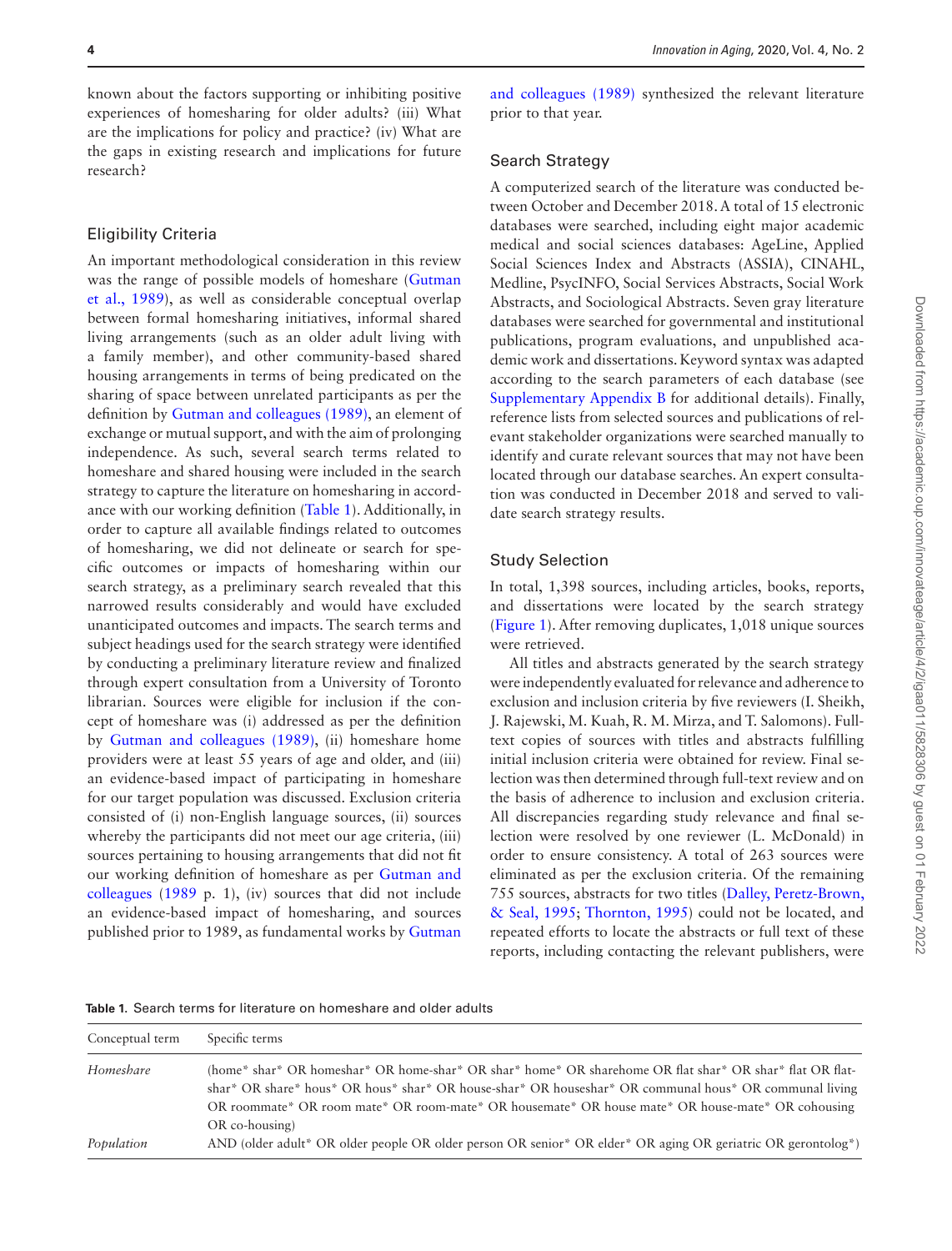

<span id="page-4-0"></span>**Figure 1.** Flow chart of the study selection process.

unsuccessful. Screening of titles and abstracts of the remaining 753 sources resulted in 692 being excluded due to failing to meet the inclusion criteria, predominantly in terms of pertaining to shared housing arrangements that do not meet our definition of homeshare (i.e., co-housing) and failing to include an evidence-based outcome as a result of engaging in homesharing (i.e., simply explaining the concept of homesharing). The remaining 61 sources underwent full-text review. An additional source [\(Rekart &](#page-11-9)  [Trevelyan, 1990](#page-11-9)) was found by hand during this process and also reviewed in full. A total of 57 sources failed to meet inclusion criteria and were excluded following fulltext review. A manual search of reference lists among the remaining five sources yielded two articles, which were subsequently reviewed in full. Of these two, one met inclusion criteria. A final total of six sources were retained for study inclusion.

[Figure 1](#page-4-0) illustrates the inclusion and exclusion assessment process of the sources located by the search strategy.

#### Data Extraction

Important information from each selected source was organized and charted as per the categories proposed by [Arksey and O'Malley \(2005\)](#page-10-9). Identified key themes were extracted and charted for the purpose of a thematic content analysis ([Braun & Clarke, 2006\)](#page-10-11).

#### **Results**

After a thorough assessment of all available studies, six sources were included in the scoping review [\(Altus](#page-10-8) 

[& Mathews, 2000;](#page-10-8) [Bodkin & Saxena, 2017](#page-10-12); [Labit &](#page-11-23)  [Dubost, 2016](#page-11-23); [Macmillan, Gallagher, Ronca, Bidey,](#page-11-24)  [& Rembiszewski, 2018;](#page-11-24) [Rekart & Trevelyan, 1990](#page-11-9); Sánchez et al., 2011). Of the included sources, two were found through CINAHL [\(Labit & Dubost, 2016](#page-11-23); [Sánchez et al., 2011\)](#page-11-18), two by manual searches ([Altus &](#page-10-8)  [Mathews, 2000](#page-10-8); [Rekart & Trevelyan, 1990\)](#page-11-9), and the rest were located through Ageline [\(Bodkin & Saxena, 2017\)](#page-10-12) and Google Advanced Scholar ([Macmillan et al., 2018\)](#page-11-24) (see [Supplementary Appendix A](http://academic.oup.com/innovateage/article-lookup/doi/10.1093/geroni/igaa011#supplementary-data) for characteristics of final selected sources). The majority were peer-reviewed ([Altus & Mathews, 2000;](#page-10-8) [Bodkin & Saxena, 2017;](#page-10-12) [Labit](#page-11-23)  [& Dubost, 2016](#page-11-23); [Sánchez et al., 2011](#page-11-18)). The gray literature was comprised of reports evaluating homeshare agencies ([Macmillan et al., 2018](#page-11-24); [Rekart & Trevelyan,](#page-11-9)  [1990\)](#page-11-9). Geographically, two of the sources originated from the United States ([Altus & Mathews, 2000](#page-10-8); [Bodkin &](#page-10-12)  [Saxena, 2017\)](#page-10-12), and the rest were from Canada ([Rekart](#page-11-9)  [& Trevelyan, 1990\)](#page-11-9), France ([Labit & Dubost, 2016](#page-11-23)), Spain ([Sánchez et al., 2011](#page-11-18)), and the United Kingdom ([Macmillan et al., 2018](#page-11-24)).

Regarding research methodologies, two studies utilized a cross-sectional survey design ([Altus & Mathews, 2000](#page-10-8); [Sánchez et al., 2011\)](#page-11-18), two studies used qualitative designs consisting of face-to-face interviews [\(Bodkin & Saxena,](#page-10-12)  [2017](#page-10-12); [Labit & Dubost, 2016\)](#page-11-23), and two employed a mixed-methods approach involving analysis of agency data ([Macmillan et al., 2018;](#page-11-24) [Rekart & Trevelyan, 1990\)](#page-11-9) combined with either qualitative interviews [\(Macmillan](#page-11-24)  [et al., 2018](#page-11-24)) or questionnaires ([Rekart & Trevelyan, 1990](#page-11-9)). All sources studied agency-assisted homeshare, and all but one explicitly specified falling under the facilitated model of homeshare ([Altus & Mathews, 2000;](#page-10-8) [Bodkin & Saxena,](#page-10-12)  [2017](#page-10-12); [Labit & Dubost, 2016](#page-11-23); [Macmillan et al., 2018](#page-11-24); [Rekart & Trevelyan, 1990](#page-11-9)). See [Supplementary Appendix](http://academic.oup.com/innovateage/article-lookup/doi/10.1093/geroni/igaa011#supplementary-data)  [A](http://academic.oup.com/innovateage/article-lookup/doi/10.1093/geroni/igaa011#supplementary-data) for an outline of the characteristics and key findings of the included sources.

The results presented in this section are a summative content analysis of the final curated sources. The following four major themes were identified with respect to the research question of our scoping review: (i) benefits of homeshare participation for older adults; (ii) challenges of participating in homeshare for older adults; (iii) intergenerational engagement as social exchange; and (iv) the key role of agency facilitation as a determinant of the experience of homesharing for older adults.

# Benefits of Homeshare Participation for Older Adults

All included studies found that elder home providers explicitly reported benefitting from their participation in homesharing ([Altus & Mathews, 2000;](#page-10-8) Bodkin & Saxena, [2017](#page-10-12); [Labit & Dubost, 2016](#page-11-23); [Macmillan et al., 2018](#page-11-24); [Rekart & Trevelyan, 1990;](#page-11-9) [Sánchez et al., 2011](#page-11-18)).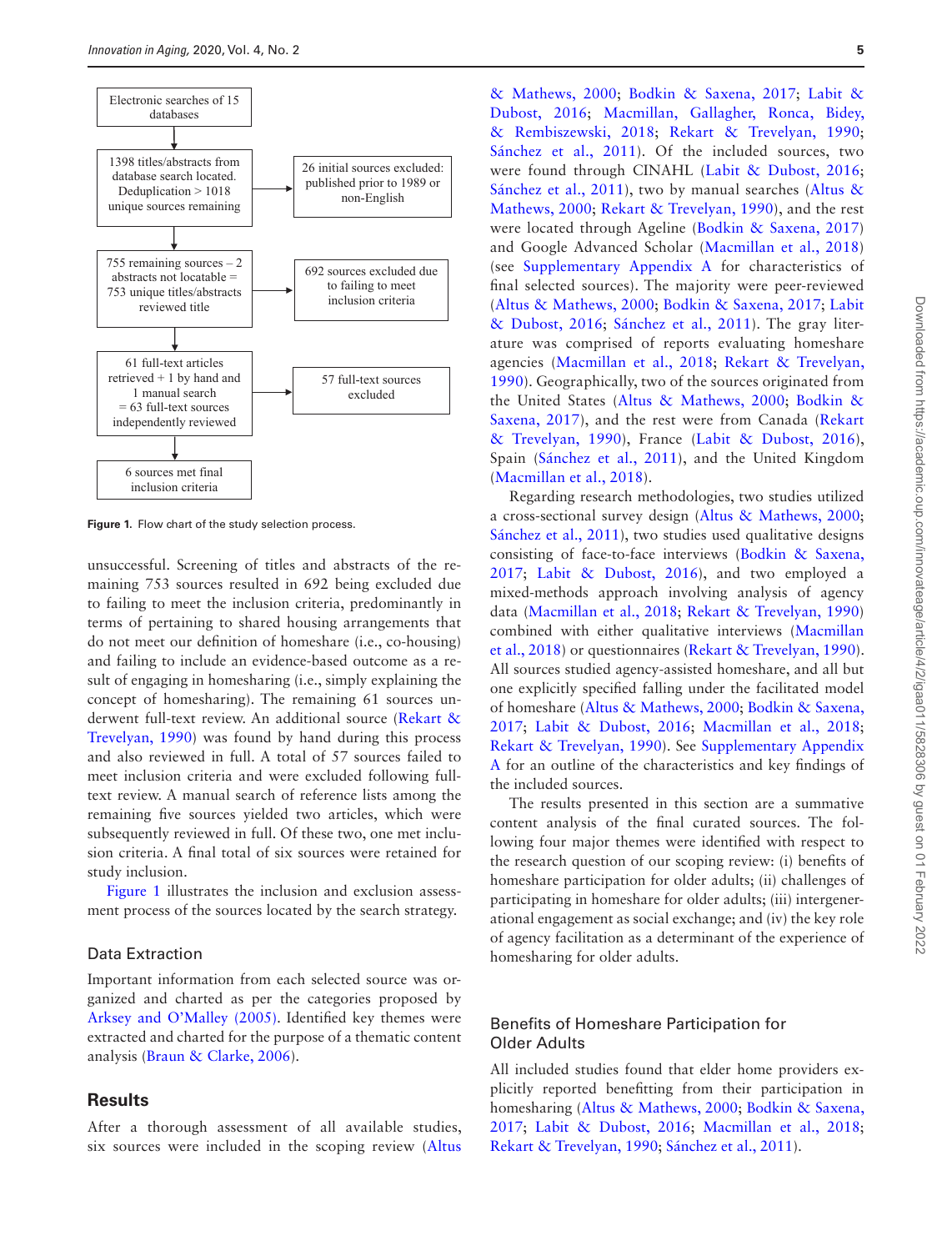#### **Benefits associated with companionship**

Results by [Macmillan and colleagues \(2018\)](#page-11-24) identified "simply having someone to talk to on a regular basis" as a key benefit for many of the interviewed home providers, who described this increased engagement as reducing previous feelings of loneliness and social isolation (p. 26). Findings comparing baseline and endline home seeker and home provider UCLA loneliness scale measures suggested a reduction in the perception of loneliness as an outcome of participating in the homeshare program ([Macmillan et al., 2018](#page-11-24)). Two studies reported a variety of positive impacts of homesharing as falling under the broad category of well-being: the majority (59.5%) of home providers aged 55 and older expressed an increased sense of well-being resulting from "companionship/ reduced loneliness/better quality of life" ([Rekart &](#page-11-9)  [Trevelyan, 1990,](#page-11-9) p. 43), and several home providers cited experiencing improved well-being in terms of improved sleep, reduced anxiety, increased motivation to engage in activities, and leaving the house more often (pp. 24–25). Home providers aged 70 and older were significantly more likely to report positive changes in domains of well-being (including feeling safer and liking living in their homes more), health (eating better), and social activities (following the news more closely) as a result of homesharing when compared with home providers aged 50–69 ([Altus](#page-10-8)  [& Mathews, 2000](#page-10-8)). However, it should be noted that [Altus and Mathews \(2000\)](#page-10-8) also found that, within the social response dimension, this same older group of home providers were more likely to report a negative change with respect to watching more television as a result of homesharing when compared with the younger cohort of home providers. Further benefits of homeshare reported by home providers include an increased sense of safety resulting from the reassuring presence of having another person in the home ([Labit & Dubost, 2016\)](#page-11-23) and security ([Rekart & Trevelyan, 1990](#page-11-9)) as reported by 29.7% of respondents.

#### **Benefits associated with receiving support in daily tasks**

Findings indicated that help with personal care activities ([Macmillan et al., 2018](#page-11-24); [Sánchez et al., 2011](#page-11-18)) and housekeeping tasks [\(Macmillan et al., 2018](#page-11-24); [Rekart &](#page-11-9)  [Trevelyan, 1990](#page-11-9)) represented important services for older adult home providers. The majority of home providers spoke of the value in receiving help with tasks of daily living, such as cleaning, cooking, shopping, and gardening, as well as with housekeeping activities for which home providers expressed functional limitations due to physical mobility issues, such as carrying shopping bags. Findings from three studies spoke to home providers aged 55 and older benefiting from enhanced independence [\(Labit](#page-11-23)  [& Dubost, 2016;](#page-11-23) [Rekart & Trevelyan, 1990;](#page-11-9) [Sánchez](#page-11-18)  [et al. 2011\)](#page-11-18). [Rekart and Trevelyan \(1990\)](#page-11-9) found that 22.6% of matched home providers mentioned enhanced

independence as an advantage of their experience with homesharing.

In examining the impact of homesharing for clients of a Spanish homeshare program "Viure i Coniviure" (ViC), [Sánchez and colleagues \(2011\)](#page-11-18) found that elder ViC participants reported greater capacity to accomplish tasks of daily living, such as attending a doctor's appointment (35.1%), shopping (28.9%), completing household tasks (25.7%), running errands (25.7%), leaving the house (24.2%), and preparing meals (10.8%), in comparison with Spanish older adults of the same age and that these results persisted even when the comparison sample was controlled for marital status, concluding that the increased capacity of the ViC elders was associated to services provided by the home seekers in their home.

#### **Financial benefit of homesharing**

[Bodkin and Saxena \(2017\)](#page-10-12) found that financial incentive in the form of help paying for utilities and the relative inexpensiveness of receiving support through a homeshare exchange agreement relative to the cost of hiring private help—was a motivator for homesharing. However, results from three other studies suggest a negative correlation between self-reported importance of financial incentive and age [\(Altus & Mathews, 2000;](#page-10-8) [Macmillan et al., 2018](#page-11-24); [Rekart & Trevelyan, 1990\)](#page-11-9), whereas the older the homeowner was, the less important the financial aspect of the exchange arrangement or reported benefits from financial aspect of exchange. While [Rekart and Trevelyan \(1990\)](#page-11-9) found that reduced cost of housing was the benefit most often (55.6%) expressed by matched home seekers, the majority of whom were under the age of 55 (92.6%), only 5.4% of home providers self-reported a financial benefit. Similarly, in endline interviews from their program evaluation, [Macmillan and colleagues \(2018\)](#page-11-24) noted low cost of accommodations as a key self-reported benefit of participating in homesharing for home seekers, adding that home providers were aware that this was an important benefit for their home seekers, but no mention was made of home providers viewing the supplemental income they received as a benefit for themselves. Furthermore, [Altus and](#page-10-8)  [Mathews \(2000\)](#page-10-8) found that, compared with respondents aged 50–69, home providers aged 70 and older were significantly less likely to report "worrying less about money" and "being better off financially" as a result of taking part in homesharing (p. 143).

# Challenges of Participating in Homeshare for Older Adults

Four studies cited self-reported disadvantages ([Rekart &](#page-11-9)  [Trevelyan, 1990](#page-11-9)) or challenges ([Bodkin & Saxena, 2017](#page-10-12); [Labit & Dubost, 2016](#page-11-23); [Macmillan et al., 2018](#page-11-24)) associated with homesharing for home providers aged 55 and older.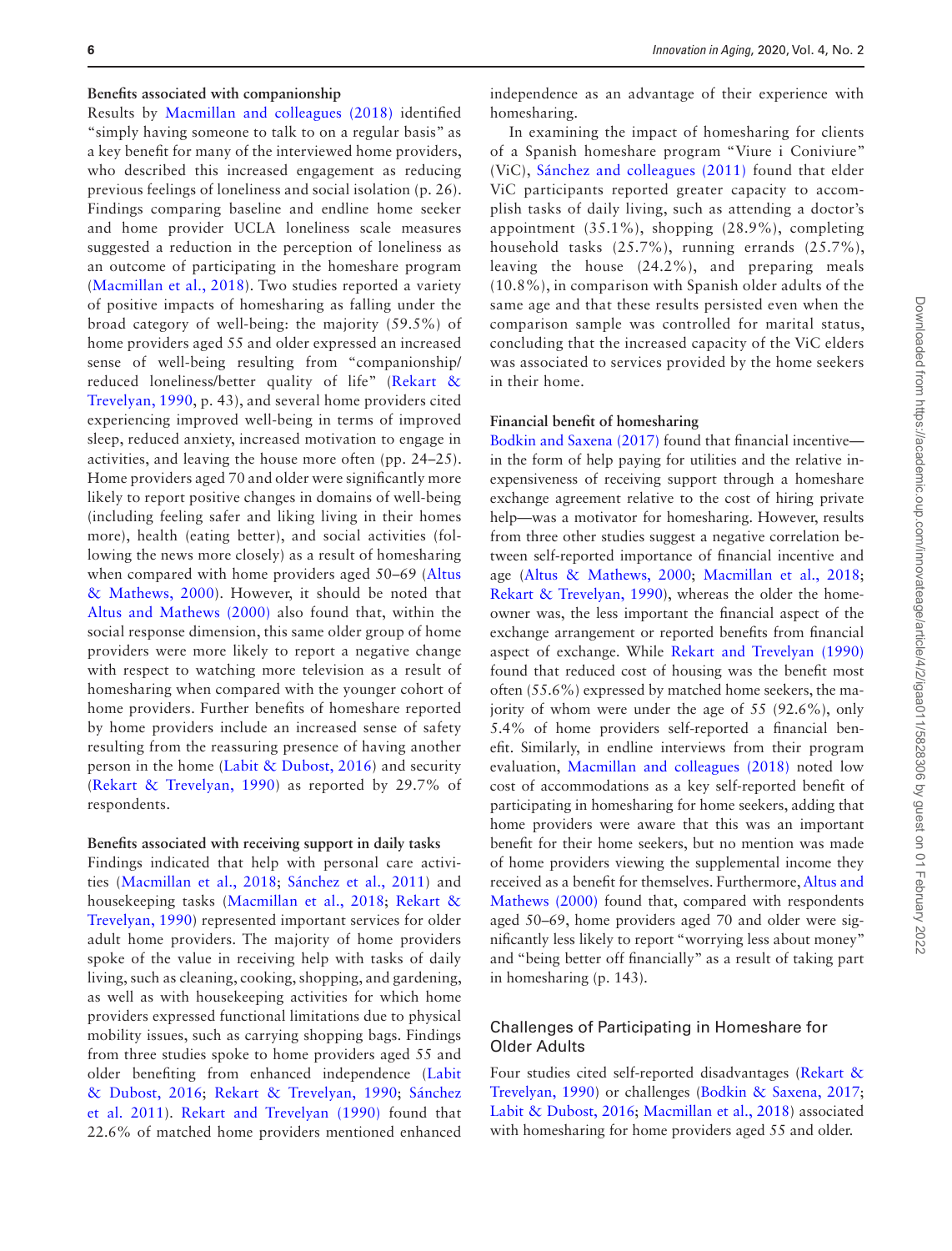#### **Navigating boundaries: Sharing space and time**

Three studies spoke to challenges experienced with sharing space and coordinating time for support as expressed by elder home providers in terms of loss of privacy and control over the household ([Bodkin & Saxena, 2017;](#page-10-12) [Labit](#page-11-23)  [& Dubost, 2016;](#page-11-23) [Rekart & Trevelyan, 1990](#page-11-9)), difficulty adjusting to the presence of another person in the home ([Macmillan et al., 2018;](#page-11-24) [Rekart & Trevelyan; 1990\)](#page-11-9), lifestyle incompatibility [\(Bodkin & Saxena, 2017](#page-10-12); [Labit &](#page-11-23)  [Dubost, 2016;](#page-11-23) [Rekart & Trevelyan, 1990](#page-11-9)), and conflicting expectations on shared time [\(Bodkin & Saxena, 2017](#page-10-12); [Macmillan et al., 2018](#page-11-24)).

With regards to sharing space, loss of privacy and control over the household was the category most often expressed (32.4%) by matched home providers when asked about disadvantages to homesharing ([Rekart & Trevelyan,](#page-11-9)  [1990](#page-11-9)). Elsewhere, qualitative interviews indicated that loss of household control was (i) expressed as a fear of potential disturbances or unwanted visitors ([Labit & Dubost,](#page-11-23)  [2016](#page-11-23)), and (ii) experienced as frustration over perceived lack of cleanliness on the part of the home seeker ([Bodkin](#page-10-12)  [& Saxena, 2017\)](#page-10-12). Similarly, adjusting to another person was a challenge: (i) expressed by 8.1% of matched home providers [\(Rekart & Trevelyan, 1990\)](#page-11-9); and (ii) for widowed home providers especially at the beginning of the living arrangement [\(Macmillan et al., 2018](#page-11-24)). Incompatibility with respect to lifestyle was a challenge in two studies, cited as (i) a reason for match termination by one respondent (10%) due to the home provider's discomfort with the home seeker's alcohol consumption (Bodkin & Saxena, [2017](#page-10-12)); and (ii) as a disadvantage to homesharing by 5.4% of matched home providers ([Rekart & Trevelyan, 1990\)](#page-11-9).

Sharing time also emerged as a key issue in homeshare arrangements. Whereas [Rekart and Trevelyan \(1990\)](#page-11-9) found that 61% of home providers expressed satisfaction with companionship and reduction of loneliness, two studies cited home provider dissatisfaction with companionship received [\(Bodkin & Saxena, 2017](#page-10-12); [Macmillan et al., 2018](#page-11-24)). Home providers expressed that the home seeker's schedule (92% of all home seekers worked full time) often meant that they were left alone and without help during weekdays, and home providers gave several examples of home seekers feeling too tired to engage in activities with them after work or on their days off [\(Macmillan et al., 2018\)](#page-11-24). Results from two studies spoke to home provider needs exceeding levels of support that could be provided within the context of the homeshare exchange arrangement: 43% of home seekers felt obligated to provide services beyond their agreed-upon time commitment of 10 hours, most often occurring within matches where the home provider had an existing higher level of need or where the home provider's needs increased over the course of the match ([Macmillan et al., 2018](#page-11-24)). In research by [Bodkin and Saxena \(2017\),](#page-10-12) both home providers who were blind reported experiencing loneliness, boredom, and an increased need for human interaction, with one of these respondents having elected to leave the homeshare

program and hire his former home seeker as a live-in companion [\(Bodkin & Saxena, 2017](#page-10-12)).

#### **Navigating interpersonal boundaries**

Results from two studies spoke to intermatch difficulties with respect to interpersonal relations and communication ([Bodkin & Saxena, 2017](#page-10-12); [Macmillan et al., 2018\)](#page-11-24).

#### **Discomfort with the unfamiliar**

In research by [Bodkin and Saxena \(2017\)](#page-10-12), 3 of 10 home providers cited challenges with respect to the mental health of their matched home seeker. These home providers reported hosting home seekers whom they perceived as experiencing mental health difficulties. Each home provider experienced having a home seeker with perceived mental health challenges differently, depending on their own level of experience and familiarity with engaging with someone with mental health issues, as well as their level of comfort seeking match support. Out of these home providers, one remained living harmoniously with her home seeker due to her own reported experience caring for someone with mental illness; one home provider reported feeling considerable discomfort with her home seeker's perceived hoarding behavior but did not seek a rematch, electing instead to avoid confrontation and remain living with her homeseeker despite considerable tension; the third home provider contacted agency staff when she felt she could not accommodate what she perceived to be the home seeker's mental health challenges and she was re-matched and subsequently satisfied with the results. Furthermore, one home provider reported feeling uncomfortable living with her transgender homeseeker, describing her "'lack of familiarity' with individuals who are transgender" as a "'barrier' in their relationship" [\(Bodkin & Saxena, 2017](#page-10-12), p. 52). However, despite her reported discomfort, this home provider was also not comfortable notifying agency staff to be re-matched with a new homesharer.

#### **Challenges in communication**

Two studies cited difficulties with intramatch communication ([Bodkin & Saxena, 2017](#page-10-12); [Macmillan et al., 2018](#page-11-24)). Several home providers reported feeling awkwardness in relation to directly addressing issues within the homesharing process, included asking home seekers to complete agreedupon household tasks and enforcing house rules [\(Macmillan](#page-11-24)  [et al., 2018\)](#page-11-24). [Bodkin and Saxena \(2017\)](#page-10-12) found that the two home providers who experienced tension with their match (20%) did not feel comfortable communicating concerns directly with their home seeker or using mediation services, instead remaining in an uncomfortable living situation. Unwillingness to communicate appeared to maintain an unsatisfactory match ([Bodkin & Saxena, 2017\)](#page-10-12), and open communication-enabled match satisfaction [\(Macmillan](#page-11-24)  [et al., 2018\)](#page-11-24).

Although studies spoke to the importance of open communication as enabling positive homeshare experiences, and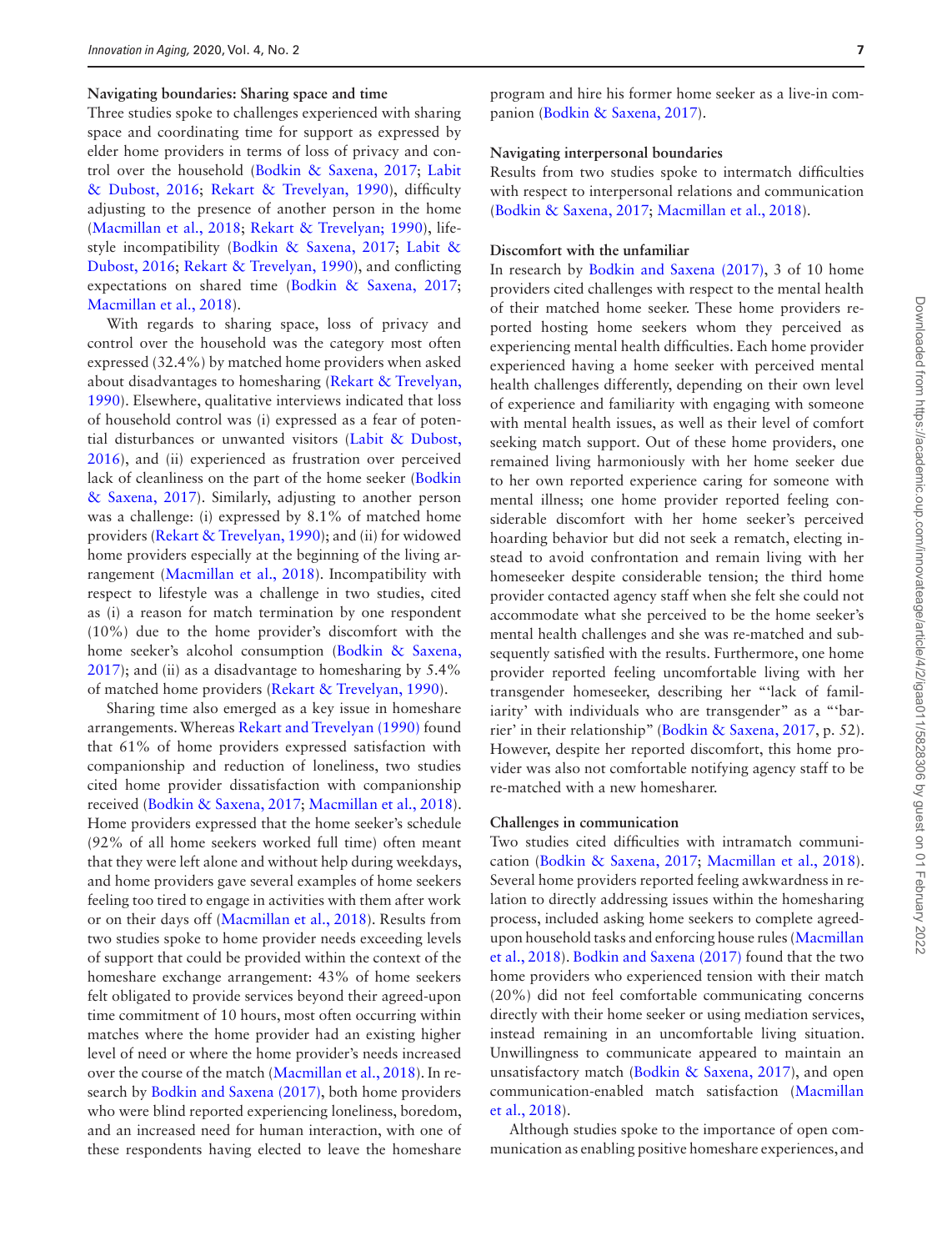lack of communication as posing a challenge, preferences with respect to best practices for effective communication differed between those who favored a more formalized approach involving matched homesharers jointly documenting and discussing household responsibilities, and those who preferred a more improvised approach, addressing behavior needing modification as required ([Macmillan et al., 2018](#page-11-24)) or developing a routine over time involving shared activities and housekeeping without any schedule or written description of tasks for completion ([Labit & Dubost, 2016](#page-11-23)).

# Intergenerational Engagement as Social Exchange

Three of the selected studies spoke to issues specific to intergenerational engagement ([Labit & Dubost, 2016](#page-11-23); [Macmillan et al., 2018;](#page-11-24) [Sánchez et al., 2011\)](#page-11-18) and two were intergenerational in their design [\(Labit &](#page-11-23)  [Dubost, 2016](#page-11-23); [Sánchez et al., 2011\)](#page-11-18). Intergenerational homesharing enabled the practice of intergenerational solidarity as measured along associational, affectual, and functional dimensions ([Sánchez et al., 2011](#page-11-18)), resulting in a marked increase in frequency of intergenerational contact for home providers: home providers had contact with the young students with whom they cohabitated 13 times more frequently than with relatives under the age of 35, and 11 times more frequently than with nonfamilial individuals under the age of 35 ([Sánchez et al., 2011](#page-11-18)). Results with respect to affectual solidarity were mixed: whereas 75% of students viewed older people more positively as a result of homesharing, 62% of home providers did not feel that living with a student improved their relationships with young people ([Sánchez et al., 2011\)](#page-11-18). However, 44.6% of those home providers felt more likely to partake in activities with younger cohorts, and 45.3% believed that they need to have greater interactions with younger people to feel good ([Sánchez et al., 2011\)](#page-11-18).

Findings from five studies spoke to home seeker– home provider intergenerational reciprocity (Bodkin & [Saxena, 2017;](#page-10-12) [Labit & Dubost, 2016](#page-11-23); [Macmillan et al.,](#page-11-24)  [2018](#page-11-24); [Rekart & Trevelyan, 1990](#page-11-9); [Sánchez et al., 2011](#page-11-18)). Within specifically intergenerational studies, altruistic motivations were expressed by home providers with respect to the difficulty young people face in finding housing in large urban areas [\(Labit & Dubost, 2016](#page-11-23)), and intergenerational learning was cited as both motivation ([Labit](#page-11-23)  [& Dubost, 2016](#page-11-23)) and positive impact [\(Macmillan et al.,](#page-11-24)  [2018](#page-11-24)). Whereas 93.2% of elder home providers reported having benefitted from participation in intergenerational homesharing, 94% felt that they had benefitted the student as well, with 49% naming this benefit as emotional support ([Sánchez et al., 2011](#page-11-18)).

#### The Key Role of Agency Facilitation

Three studies spoke to the important role of agency involvement broadly in terms of feeling reassured by knowing that agency support was available, with staff being easily reached if needed ([Bodkin & Saxena, 2017;](#page-10-12) [Labit & Dubost, 2016](#page-11-23); [Macmillan et al., 2018\)](#page-11-24), particularly in terms of problem-solving and conflict resolution ([Bodkin & Saxena, 2017](#page-10-12); [Labit & Dubost, 2016\)](#page-11-23) and ongoing monitoring of match progress [\(Labit & Dubost, 2016](#page-11-23); [Macmillan et al., 2018](#page-11-24)). Engaging in shared activities was a factor enabling and maintaining positive match relationships [\(Labit & Dubost,](#page-11-23)  [2016](#page-11-23); [Macmillan et al., 2018](#page-11-24); [Rekart & Trevelyan, 1990](#page-11-9)), and home providers valued agency staff organizing events enabling socialization for matches [\(Labit & Dubost,](#page-11-23)  [2016](#page-11-23); [Macmillan et al., 2018\)](#page-11-24). Home providers reported choosing third-party arranged homesharing (TPAHS) over renting directly to tenants due to a sense of trust in both the TPAHS organization and the support services provided by staff, including vetting and matching services as well as availability of ongoing support.

Use of, and satisfaction with, match mediation differed among home providers: 6 of 10 home providers reported not needing match mediation ([Bodkin & Saxena, 2017](#page-10-12)). Of the remaining four, two home providers used match mediation and positively described their experience and satisfaction with the mediation process and outcome as facilitated by agency staff, which included termination and re-matching for one home provider [\(Bodkin & Saxena,](#page-10-12)  [2017](#page-10-12)). Respondents in research by [Labit and Dubost](#page-11-23)  [\(2016\)](#page-11-23) also expressed positive feelings with respect to agency-facilitated conflict resolution. Home providers who reported feeling uncomfortable with their match did not use mediation or termination services, instead trying to manage the match relationship themselves despite reported discomfort with their home seekers [\(Bodkin & Saxena,](#page-10-12)  [2017](#page-10-12)). See [Table 2](#page-8-0) for a further detailed thematic analysis of sources selected for inclusion.

# **Discussion**

The objective of this scoping review was to identify the literature related specifically to the impacts of homesharing on older adults living in their homes. The six studies (four peer-reviewed, two gray literature) identified in this review demonstrated that the scope of the literature regarding homesharing is limited. This scoping review revealed four major themes ([Table 2](#page-8-0)): (i) benefits of homeshare participation for older adults; (ii) challenges of participating in homeshare for older adults; (iii) intergenerational engagement as social exchange; and (iv) the key role of agency facilitation. Within these four themes, findings indicated that benefits of homeshare could be categorized as those associated with companionship, support in daily tasks, and supplemental income; the challenges of homesharing could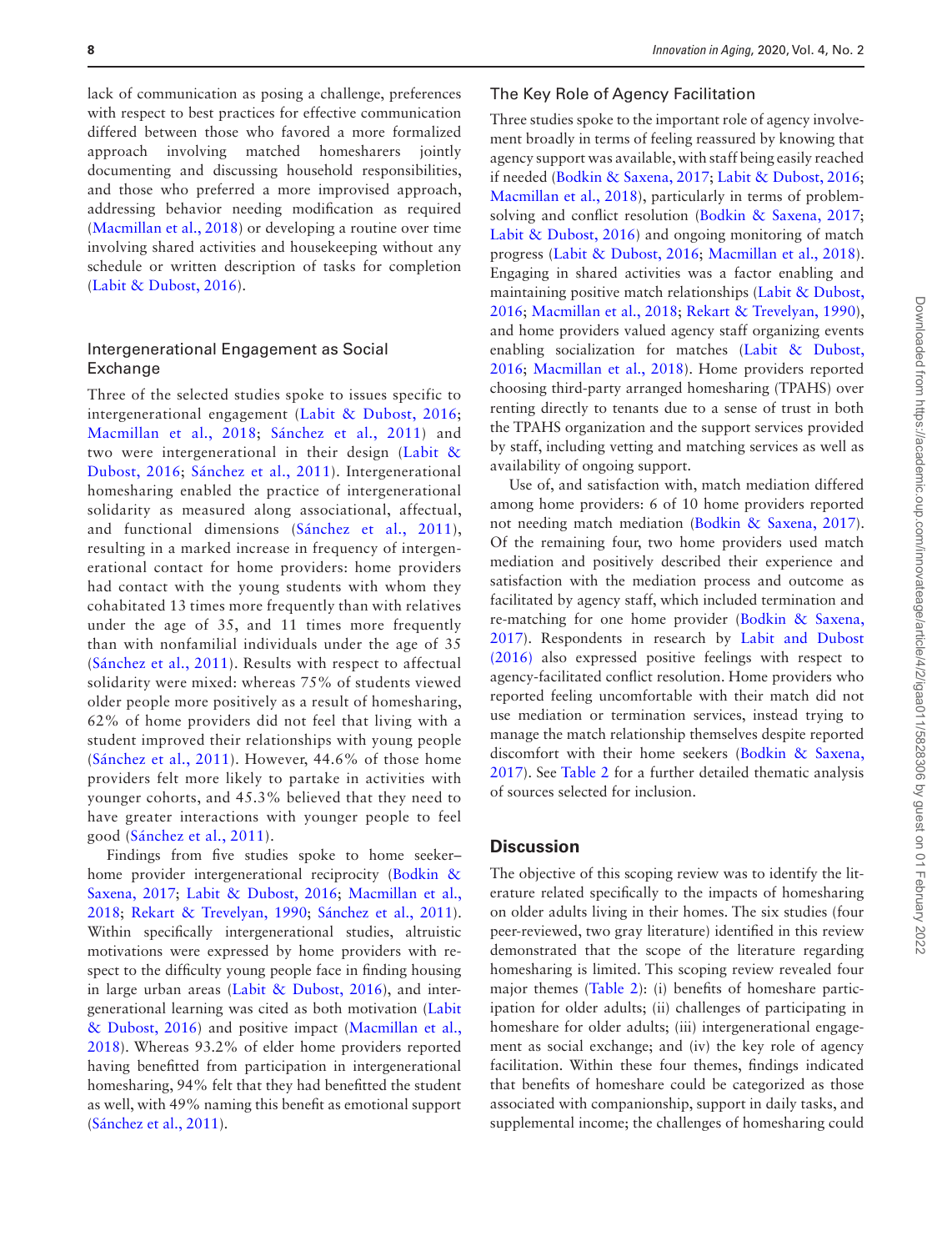<span id="page-8-0"></span>**Table 2.** Thematic Analysis of Sources Selected for Inclusion

| Source                                               | Themes                                                 |                                 |                         |                                                            |                 |               |                                                       |                                           |  |
|------------------------------------------------------|--------------------------------------------------------|---------------------------------|-------------------------|------------------------------------------------------------|-----------------|---------------|-------------------------------------------------------|-------------------------------------------|--|
|                                                      | Benefits of homeshare participation associated<br>with |                                 |                         | Challenges of homeshare participa-<br>tion associated with |                 |               | Intergenerational<br>engagement as<br>social exchange | The key role<br>of agency<br>facilitation |  |
|                                                      | Companionship                                          | Receiving<br>daily tasks income | support in Supplemental | Sharing<br>space                                           | Sharing<br>time | Interpersonal |                                                       |                                           |  |
| Altus and                                            | X                                                      |                                 | X                       |                                                            |                 |               |                                                       |                                           |  |
| Mathews (2000)<br><b>Bodkin and</b><br>Saxena (2017) |                                                        |                                 | X                       | X                                                          | X               | X             | X                                                     | X                                         |  |
| Labit and Dubost<br>(2016)                           |                                                        | X                               |                         | X                                                          |                 |               | X                                                     | X                                         |  |
| Macmillan and<br>colleagues (2018)                   | X                                                      | X                               | X                       | X                                                          | X               | X             | X                                                     | X                                         |  |
| Rekart and<br>Trevelyan (1990)                       | X                                                      | X                               | X                       | X                                                          |                 |               | X                                                     |                                           |  |
| Sánchez and<br>colleagues (2011)                     |                                                        | Χ                               |                         |                                                            |                 |               | X                                                     |                                           |  |

be understood as one of navigating boundaries, in terms of sharing space and time, and navigating interpersonal boundaries in terms of lack of familiarity and difficulties with communication.

# Policy Implications

Results from this review spoke to the concept of aging in place, with results specifically demonstrating enhanced independence ([Labit & Dubost, 2016;](#page-11-23) [Macmillan et al.,](#page-11-24)  [2018](#page-11-24); [Rekart & Trevelyan, 1990](#page-11-9); [Sánchez et al., 2011](#page-11-18)). In particular, results from [Sánchez and colleagues \(2011\)](#page-11-18) suggested that older adults engaging in homeshare had greater functional capacity in terms of being able to complete independent tasks of daily living when compared with a sample of the general population comparable in age and marital status. Operating on the supposition that the ability to age in place is contingent on having access to the social supports and services necessary to live safely and independently in the home [\(Social Development Canada, 2016\)](#page-11-5) and that limited capacity to remain in the home may result in institutionalization, which is costly and overburdened ([Rekart & Trevelyan, 1990\)](#page-11-9), results indicating that the ability to continue living at home is enhanced by the services and supports provided within the homesharing exchange have implications for saving health and social services spending, as well as the potential for delaying and/ or preventing premature institutionalization. HomeShare has been offered within the United States for more than 50 years, and Canadian nonprofit organizations have been offering homesharing services since 1980 [\(Gutman et al.,](#page-11-10)  [1989](#page-11-10)). Although there is currently a paucity of literature on homesharing user rates, research by [Johnstone \(2001\)](#page-11-11)

indicates that since 1980 there have been 35 HomeShare programs established in Canada, with 10 remaining in operation as of 2001. Given results indicating the potential for homeshare to enhance capacity to age in place, reduce risk of premature institutionalization for older adults, and save health and social service spending, results support policies that increase funding of—and access to—homesharing programs.

Findings specific to intergenerational homeshare ([Labit](#page-11-23)  [& Dubost, 2016](#page-11-23); [Sánchez et al., 2011\)](#page-11-18) are consistent with research by [Jaffe \(1989\)](#page-11-25) in suggesting that intergenerational homeshare can effectively address the housing crisis of both property-rich, cash-poor older adults and less established younger adults, such as students, by providing both with safe, affordable housing without having to invest in any new developments or infrastructure, capitalizing instead on existing housing stock. Additionally, although traditional definitions of homesharing involve the home provider owning the home ([Jaffe & Howe, 1988](#page-11-16); [McConnell](#page-11-26)  [& Usher, 1980](#page-11-26)), homesharing can also occur within shared rental agreements [\(Kaufman, 1983\)](#page-11-27). Therefore, policies could be put in place to govern homeshare agreements that take place within the context of rented spaces, therefore expanding the potential scope of homesharing initiatives.

#### Practice Implications

Ethical codes guiding most health practitioners mandate supporting an individual's right to autonomy. The literature is definitive: older adults want to live at home for as long as possible [\(Bayer & Harper, 2000](#page-10-5); [CMHC, 2008](#page-10-3)) and, according to the [Health Council of Canada \(2012\),](#page-11-28) they want to receive their care there. Therefore, implications of this review include serving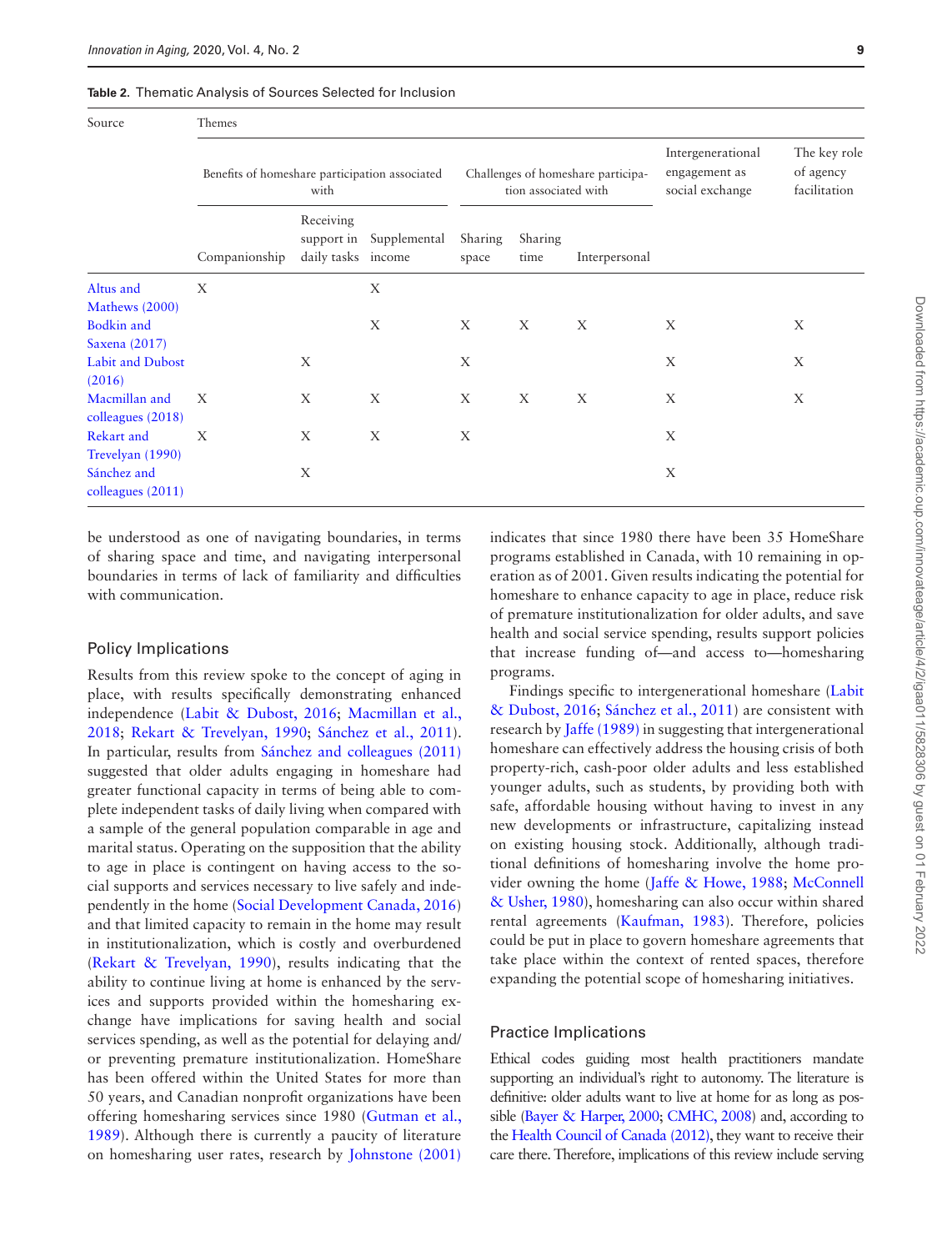as an evidence base to guide practitioner interventions and advocacy work supporting homeshare initiatives as a means of both upholding the autonomy of older adults and addressing pressing issues, such as the risk for social isolation. In addition, the specific needs of the most vulnerable (e.g., those with developmental disabilities, cognitive impairments, risk for isolation), can be prioritized in the matching process of a homeshare program, as these challenges are hard to address in the context of traditional housing arrangements. Furthermore, partnering with other service agencies across sectors (public, private, nongovernmental organizations) to oversee the matching of those who wish to participate in homesharing programs will allow for programs to continually address vulnerability, risk, and accountability, and to prioritize the needs of those who may be marginalized. Crosssector collaboration also allows for complementary resources and perspectives to be meshed to address the need for technological innovation, and for stakeholders to remain responsive to the dynamic needs of specific (e.g., rural) programs. Results from this review speak to the facilitated model as key to supporting positive homesharing outcomes for this population, particularly by supporting match coherence through socialization and mitigating challenges associated with homesharing, particularly in terms of facilitating communication [\(Bodkin & Saxena, 2017](#page-10-12); [Labit & Dubost, 2016;](#page-11-23) [Macmillan et al., 2018\)](#page-11-24).

Findings indicating that home providers felt awkward communicating when wanting to end a match or needing to enforce exchange agreements and rules of conduct speak to the importance of the facilitated model as potential risk mitigation, because the inability to enforce rules and exchange agreements is rife with potential for abuse for a vulnerable older adult population. Furthermore, as optimal communication and preferred levels of formality with respect to documenting and enforcing exchange agreements varied among home providers ([Labit & Dubost, 2016;](#page-11-23) [Macmillan](#page-11-24)  [et al., 2018](#page-11-24)), dedicated agency support staff should tailor these processes to the individuals involved as much as possible. Research by [Bodkin and Saxena \(2017\)](#page-10-12) suggests that further work into best practices for facilitating communication and ensuring home provider comfort with seeking mediation support is needed to ensure home providers do not remain in uncomfortable matches, a circumstance with potential for abuse.

In a study that explored the factors contributing to problematic intergenerational homeshare matches, [Jaffe](#page-11-25)  [and Wellin \(1989\)](#page-11-25) found that success or failure of a match was associated with whether home providers' expectations for support and companionship were met or unmet by their home seekers. These findings by [Jaffe and Wellin \(1989\)](#page-11-25), with respect to mismatched expectations in relation to companionship and support, were echoed in results within this scoping review ([Bodkin & Saxena, 2017;](#page-10-12) [McConnell](#page-11-26)  [& Usher, 1980\)](#page-11-26), suggesting that further work around expectation-management is needed by agency staff.

Finally, results by [Bodkin and Saxena \(2017\)](#page-10-12) indicating difficulty experienced by older adult home providers due to lack of familiarity with what they perceive to be the home seeker's mental health challenges or a home seeker's status as a trans person suggest that navigating interpersonal and cultural differences poses a challenge within homeshare match relationships. More work needs to be done in ensuring careful prematch evaluation to ensure best match fit, and training or processes, such as prematch psychoeducation and cultural competency training, to ensure the comfort and safety of both home seekers and home providers.

# Research Implications

Due to the limited nature of the services home seekers are able to provide (or may agree to provide, without becoming caregivers), homesharing requires considerable independence from its participants [\(Gutman et al., 1989](#page-11-10)). Findings of this scoping review suggested that home providers with impairment, either preexisting or developing throughout the duration of the match, had needs exceeding the level of support that can be provided by a home seeker within the context of the homeshare programs in this review. Research exploring differences in exchange arrangements and satisfaction between "traditional" arrangements (between the home provider and lodger) and "caregiving" arrangements (usually between older, more frail older adults and involving caregiving) as interpreted through social exchange theory ([Danigelis & Fengler, 1990,](#page-10-1) [1991\)](#page-10-7) may lend insight into the needs and experiences of more dependent home providers in order to optimize programs to serve this population. Furthermore, findings from [Altus and Mathews \(2000\)](#page-10-8) suggest that age of the home provider may matter in terms of needs and impact, and further study is needed to examine differences with respect to the experience of homesharing among different age cohorts of home providers. This is especially pressing given demographic shifts and an expected rise in the population aged 85 and older, often referred to as the oldest old: according to [Statistics Canada \(2017a\),](#page-11-29) baby boomer cohorts (those born between 1946 and 1965) will reach age 85 starting in 2031 and by 2051, when the youngest baby boomers reach age 85, almost 2.7 million people, or 5.7% of the population in Canada, will likely be aged 85 and older, signaling a need to provide services and supports geared toward addressing issues specific to older, potential more frail populations. Furthermore, findings of this scoping review were impacted by small sample sizes and limited generalizability, necessitating more large-scale studies, and all findings in this review were based on selfreported outcomes. [Altus and Mathews \(2000\)](#page-10-8) suggested the need for future research examining actual performance data, such as time spent socializing, leaving the home, or engaging in certain activities.

# **Limitations**

A broad research question as well as broad subquestions guided this scoping review, and findings were reviewed descriptively.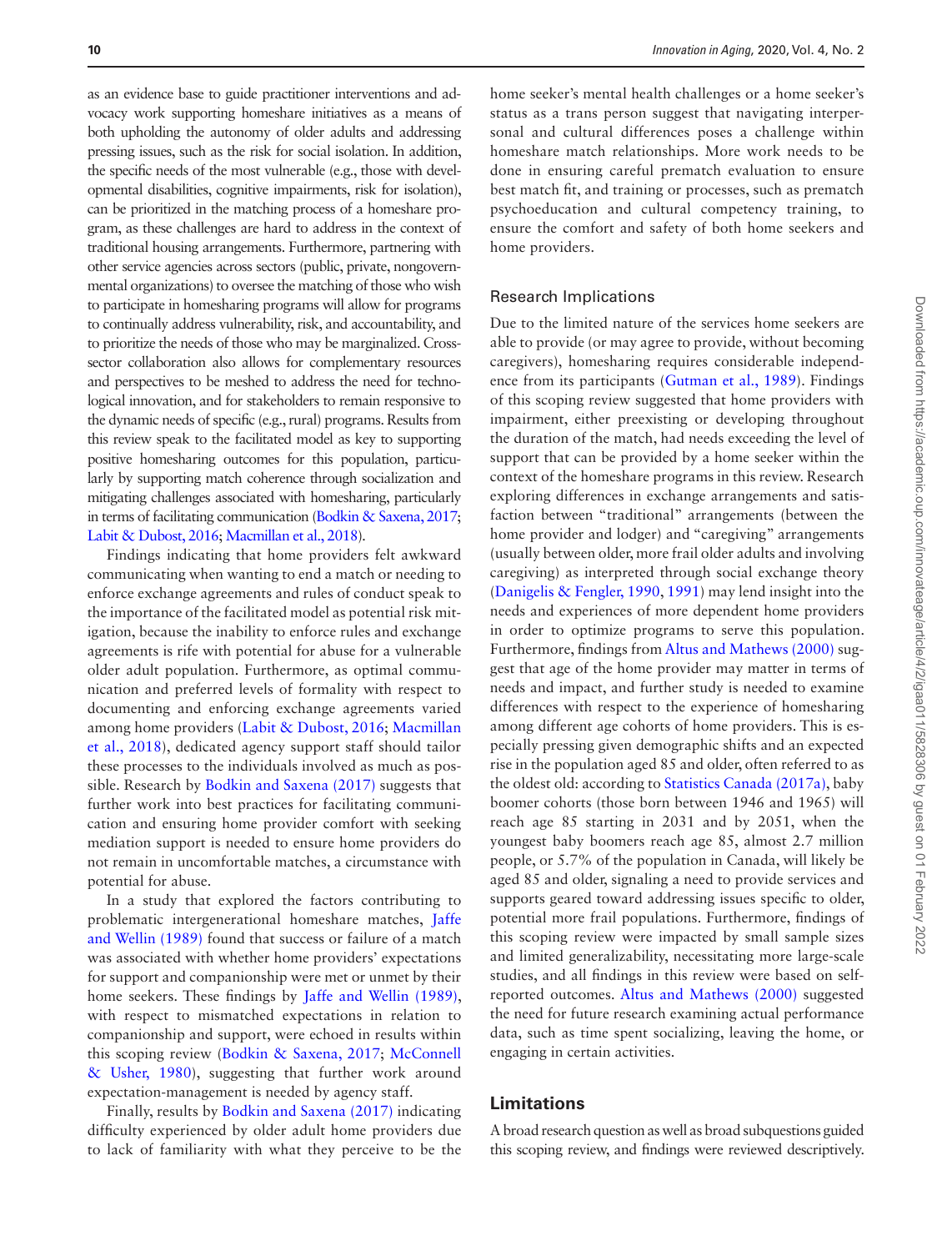Literature included English-language texts published between 1989 and December 2018. Furthermore, we limited our population of study to home providers aged 55 and older, therefore excluding results from program evaluations for homeshare programs that, while predominantly servicing an older adult population, do not have minimum age requirements for program participation. Additionally, studies from outside of Canada were used to inform research, practice, and policy implications as understood through a Canadian lens. The generalizability and applicability of these studies to a Canadian context or to that of another jurisdiction may be limited by differences in policy and practice, as well as cultural differences across regions. However, due to the limited literature on the questions framing this scoping review, an examination of all relevant research was necessary, with findings from studies originating outside of Canada serving to signal areas for further inquiry. Lastly, despite efforts toward conducting a comprehensive scan of both peer-reviewed and gray literature, it is possible that not all relevant sources were located for inclusion.

# **Conclusion**

The purpose of this review was to describe and synthesize the existing literature in this area and to identify current best practices and interventions. Results indicated that older adults benefitted from the companionship, supplemental income, and support received through homeshare, that navigating boundaries with respect to sharing space, time, and interpersonal relationships was a challenge when homesharing, and that agency facilitation was key to supporting a positive homeshare experience for older adults. Taken together, findings were used to derive implications for policy, practice, and to highlight areas for future research, indicating that homesharing has implications for saving health and social services spending, that further work into best practices to facilitate communication and ensure home provider comfort with seeking mediation support is needed, and that further research into the experience of homesharing for older, more impaired older adults is required. By shifting the discussion from program-oriented outcomes to person-oriented impacts, centering focus onto the older adults themselves and the ways homesharing impacts their lives and capacity to age in place, we are able to better determine the viability of homeshare as a potential solution for improving and prolonging for older adults the experience of living in their own home.

# **Supplementary Material**

Supplementary data are available at *Innovation in Aging* online.

# **Funding**

This work was supported by the Seniors Community Grant Program under the Government of Ontario, Ministry for Seniors and Accessibility.

# **Acknowledgments**

The authors would like to thank Jenaya Webb, OISE Library. The authors would also like to thank the University of Toronto, and the City of Toronto. Preliminary results of this work were presented at the 2018 Canadian Association on Gerontology Conference in Vancouver, British Columbia in October 2018.

# **Conflict of Interest**

None reported.

#### **References**

- <span id="page-10-8"></span>Altus, D. E., & Mathews, R. M. (2000). Examining satisfaction of older home owners with intergenerational homesharing. *Journal of Clinical Geropsychology,* **6**, 139–147. doi[:10.102](https://doi.org/10.1023/A:1009562528835) [3/A:1009562528835](https://doi.org/10.1023/A:1009562528835)
- <span id="page-10-9"></span>Arksey, H., & O'Malley, L. (2005). Scoping studies: Towards a methodological framework. *International Journal of Social Research Methodology,* **8**, 19–32. doi[:10.1080/1364557032000119616](https://doi.org/10.1080/1364557032000119616)
- <span id="page-10-4"></span>Barrett, L. (2014). *Home and community preferences of the 45+ population*. Washington, DC: AARP Research Center. doi[:10.26419/](https://doi.org/10.26419/res.00105.001) [res.00105.001](https://doi.org/10.26419/res.00105.001)
- <span id="page-10-5"></span>Bayer, A. H., & Harper, L. (2000). *Fixing to stay: A National Survey of Housing and Home Modification Issues*. Washington, DC: AARP. Retrieved from [https://www.aarp.org/content/dam/aarp/](https://www.aarp.org/content/dam/aarp/research/surveys_statistics/general/fixing-to-stay.pdf) [research/surveys\\_statistics/general/fixing-to-stay.pdf](https://www.aarp.org/content/dam/aarp/research/surveys_statistics/general/fixing-to-stay.pdf)
- <span id="page-10-12"></span>Bodkin, H., & Saxena, P. (2017). Exploring home sharing for elders. *Journal of Housing for the Elderly,* **31**, 47–56. doi[:10.1080/027](https://doi.org/10.1080/02763893.2016.1268558) [63893.2016.1268558](https://doi.org/10.1080/02763893.2016.1268558)
- <span id="page-10-11"></span>Braun, V., & Clarke, V. (2006). Using thematic analysis in psychology. *Qualitative Research in Psychology,* **3**, 77–101. doi:[10.](https://doi.org/10.1191/1478088706qp063oa) [1191/1478088706qp063oa](https://doi.org/10.1191/1478088706qp063oa)
- <span id="page-10-2"></span>Brown, W. M., Hou, F., & Lafrance, A. (2010). *Incomes of retirement-age and working-age Canadians: Accounting for home ownership* (Catalogue number: 11F0027M—No. 064). Retrieved from [https://www150.statcan.gc.ca/n1/pub/](https://www150.statcan.gc.ca/n1/pub/11f0027m/11f0027m2010064-eng.pdf) [11f0027m/11f0027m2010064-eng.pdf](https://www150.statcan.gc.ca/n1/pub/11f0027m/11f0027m2010064-eng.pdf)
- <span id="page-10-6"></span>Callahan, J. J. (1993). *Aging in place*. Amityville, NY: Baywood.
- <span id="page-10-3"></span>Canada Mortgage and Housing Corporation [CMHC]. (2008). *Research highlight: Impacts of the aging of the Canadian population on housing and communities* (Socio-economic Series Issue 08-003). Retrieved from [http://publications.gc.ca/collections/](http://publications.gc.ca/collections/collection_2008/cmhc-schl/nh18-23/NH18-23-108-003E.pdf) [collection\\_2008/cmhc-schl/nh18-23/NH18-23-108-003E.pdf](http://publications.gc.ca/collections/collection_2008/cmhc-schl/nh18-23/NH18-23-108-003E.pdf)
- <span id="page-10-10"></span>Dalley, G., Peretz-Brown, S., & Seal, H. (1995). *Homeshare in Sutton: A report of an evaluation study*. London, UK: Centre for Policy on Ageing.
- <span id="page-10-1"></span>Danigelis, N. L., & Fengler, A. P. (1990). Homesharing: How social exchange helps elders live at home. *The Gerontologist,* **30**, 162–170. doi:[10.1093/geront/30.2.162](https://doi.org/10.1093/geront/30.2.162)
- <span id="page-10-7"></span>Danigelis, N. L., & Fengler, A. P. (1991). *No place like home: Intergenerational homesharing through social exchange*. New York: Columbia University Press.
- <span id="page-10-0"></span>Després, C., & Lord, S. (2005). Growing older in postwar suburbs: The meanings and experiences of home. In G. D. Rowles & H. Chaudhury (Eds.), *Home and identity in late life:*